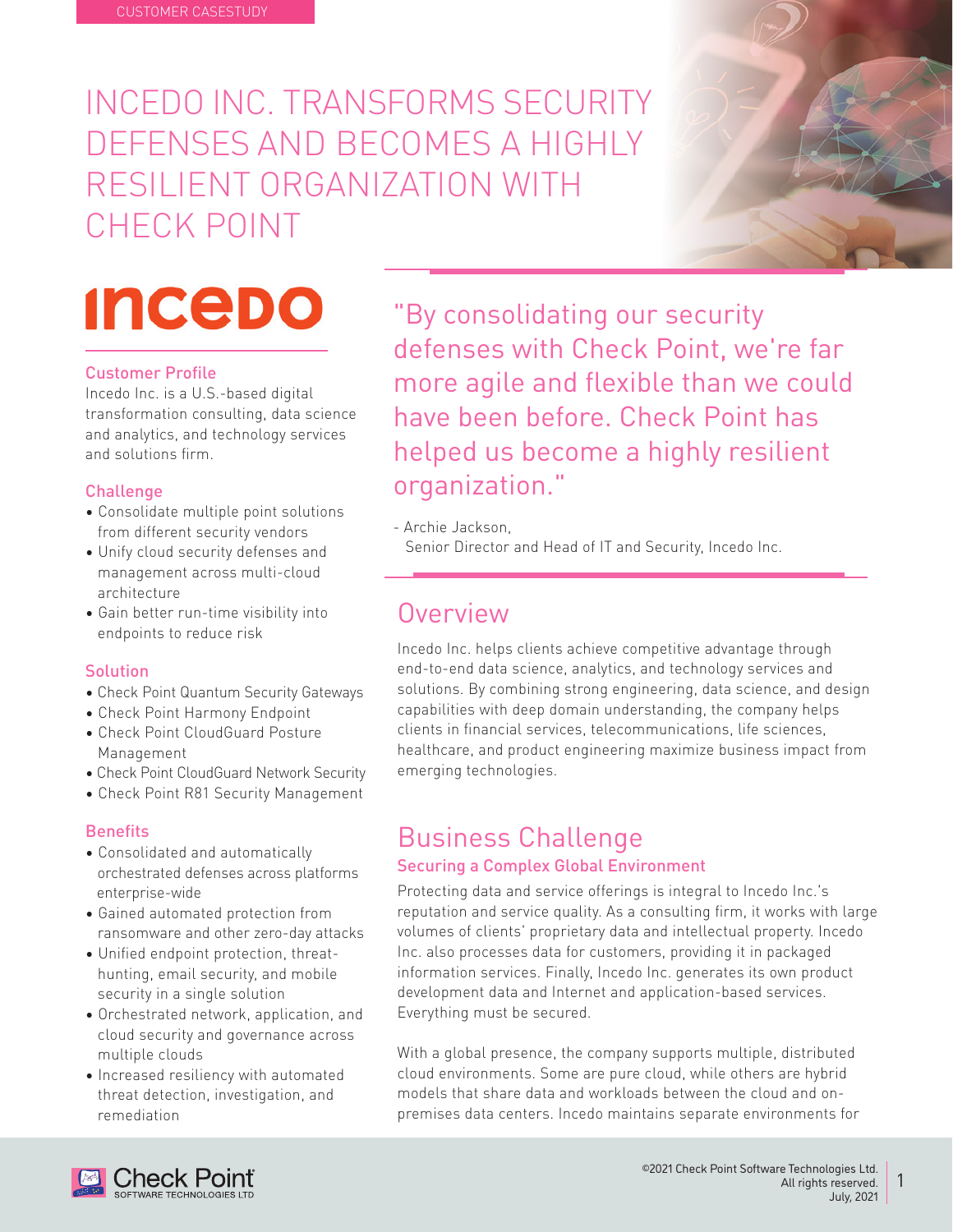

"Check Point was a trusted partner from the very beginning. It was remarkable how the Check Point sales and implementation teams are so well integrated. They completely focused on helping us solve our challenges."

- Archie Jackson, Senior Director and Head of IT and Security, Incedo Inc.

itself in addition to segregated environments for each client.

Until recently, each environment was protected by traditional perimeter, and endpoint solutions from multiple vendors. As the global threat environment quickly evolved however, interoperability issues made it difficult to orchestrate policy and visibility across the different security .solutions

"Identity and access management quickly became complex and unknown endpoints deployed via shadow IT introduced risk," said Archie Jackson, Senior Director and Head of IT and Security for Incedo Inc. "We needed a better, faster way to gain visibility into endpoints, detect threats, and consolidate management."

## SOLUTION

### Proactively Defending the Network

Jackson had experience with multiple security solutions and vendors, so when Incedo Inc. decided to consolidate its security infrastructure, he had two specific requirements. In addition to delivering industry-leading protection, he looked for a vendor that supported the company's zero-trust approach to security. He also wanted a trusted partner. He chose Check Point.

"Check Point was a trusted partner from the very beginning," said Jackson. "It was remarkable how the Check Point sales and implementation teams are so well integrated. They completely focused on helping us solve our ".challenges

Incedo Inc. deployed Check Point Quantum Security Gateways to protect its networks from advanced, multi-vector attacks. Quantum Security Gateways deliver the highest-caliber, integrated threat prevention with SandBlast zero-day protection. Check Point Threat Prevention includes firewall, IPS, Anti-Bot, Antivirus, Application Control, and URL Filtering to combat known cyber attacks and threats. It also provides SandBlast™ Threat Emulation (sandboxing) and Threat Extraction, a Content Disarm & Reconstruction (CDR) technology, for complete protection against the most sophisticated threats and zero-day vulnerabilities.

Quantum Security Gateways are part of the Check Point Infinity Architecture, which provides a comprehensive approach to implementing a zero-trust security model to secure an organization. With Check Point Infinity, a threat seen and prevented in one part of the organization becomes an indicator of compromise (loC), signaling the need to secure the whole organization. The Infinity Architecture unifies security management and applies zero-trust security principles to secure networks, people, devices, data, and workloads.

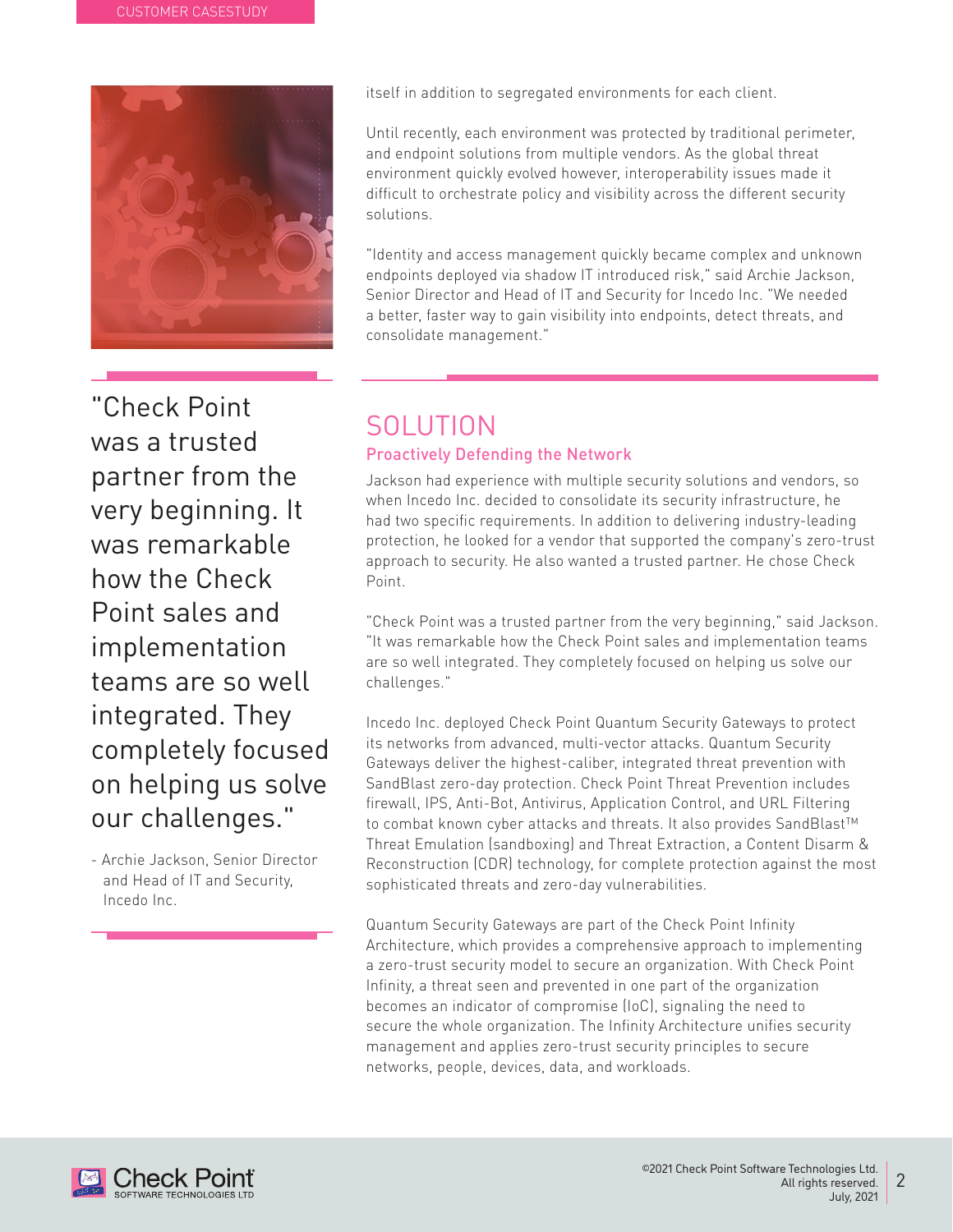

"Quantum Security Gateways made it easy to consolidate our defenses with autonomous threat prevention across all of our network points. They almost orchestrate .themselves They immediately configure themselves and automatically update policies."

- Archie Jackson, Senior Director and Head of IT and Security, Incedo Inc.

"Quantum Security Gateways made it easy to consolidate our defenses with autonomous threat prevention across all of our network points." said Jackson. "They almost orchestrate themselves. They immediately configure themselves and automatically update policies. We can implement best practices in a click to proactively defend against the latest threats."

leading threat protection to the Incedo Inc. private cloud infrastructure. Check Point CloudGuard Network Security extends the same industry-Automated security provisioning allows the company to protect assets with advanced security services wherever they are needed. Centralized management enables the team to configure and monitor all physical and virtual security instances.

Check Point R81 Security Management provides Jackson with complete, unified visibility of his entire environment-simply and quickly. Policy installation is fast. Automation makes enterprise-wide configuration and deployment seamless. Consolidation makes everything visible from a single pane of glass.

"Check Point Infinity's consolidated, unified architecture is simple to implement," said Jackson. "The integrated Infinity architecture delivers organization-wide visibility with the ability to scale services up or down. Check Point R81-with policy management and integration with other Check Point services-gives us comprehensive next-generation threat protection."

### **Endpoint Protection Without Business Impact**

To protect endpoints, Incedo Inc. initiated a proof of concept with Check Point Harmony Endpoint. Behavior-based detection protects against zero-day attacks such as ransomware, phishing, and malware. It identifies encrypted files. It blocks users from phishing sites and blocks malware behaviors, like file encryption, and automatically restores ransomwarefrom web browsing and email attachments. Files received via email are sent to the SandBlast Threat Emulation sandbox for inspection and sanitized without delay using Threat Extraction before being sent to users.

"Harmony Endpoint gave us the protection and visibility we needed without affecting business performance or productivity," said Jackson. "Unlike other end-point security solutions, Harmony provides browser security, remote access VPN, email security, and mobile security in addition to malware protection, anti-bot, URL filtering, anti-ransomware, disk and media encryption, anti-exploit, and Behavioral Guard. Harmony integrated with Check Point Infinity-Vision encapsulates extended detection and response (XDR) capabilities with ThreatCloud real-time threat intelligence. With automatic blocking, detection, investigation, and remediation-it's seamless. We expanded deployment to all endpoints and servers."